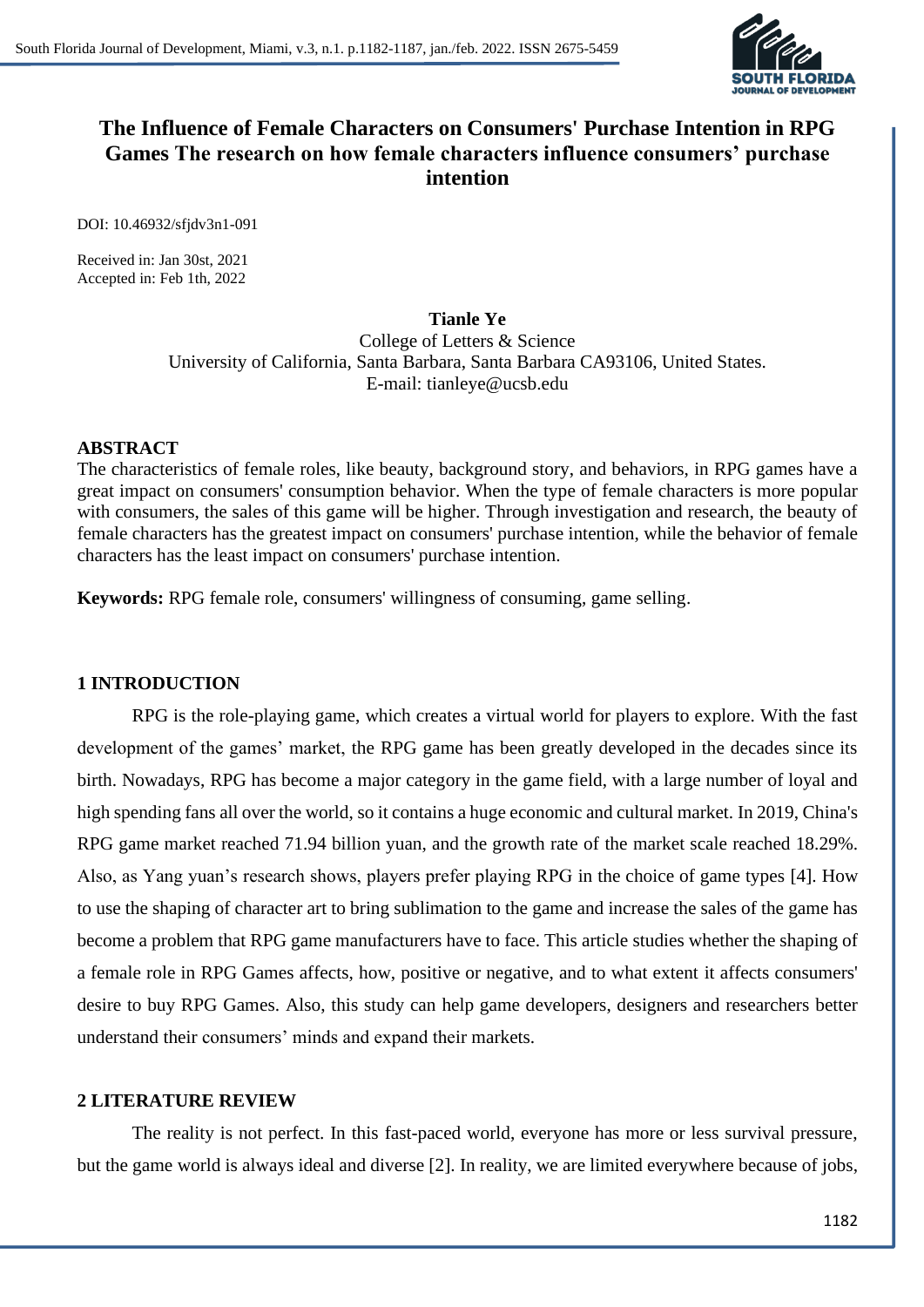

family, or school, but in the game world, we can fly freely and find our true self in the game world. People always look for the shadow of reality in games, especially RPGs. As Xiang Lin said in the identity and aesthetic Carnival of playing online game players: "when people live in the dual space of reality and virtual, based on an ontological level of" who am I "and" what makes me me ", "The loss of subjectivity leads to an identity crisis and individual confusion, and the reconstruction of subjectivity has become an important topic. Acting online games provide an important path for the reconstruction of subjectivity in cyberspace, and can also construct an ideal identity in virtual space"[1]. As we immerse ourselves in the game, we will find that we not only establish our own identity in the game but also substitute our understanding of the world and aesthetics into the virtual game world. In other words, in some extents, we treat those fictitious worlds as the real world. Therefore, we sometimes have deep feelings for the role of the game in the game and begin to pity her, like her, and be attracted by her characteristics, and those emotions will arouse our desire for shopping.

### **3 CLASSIFICATION AND RESEARCH ON FEMALE ROLE CHARACTERISTICS**

The beauty of women is diverse and complex. Just like Wu Qinghao said, "It not only needs a distinct and exquisite external image but also needs to contain certain cultural aesthetic characteristics" [3]. Although appearance factors are one of the main reasons for female roles in RPG Games, internal factors can also determine whether consumers like this female role, and these internal factors include their background story and personality. For example, compared with her excellent appearance, the popular character Kai'Sa in the League of Legends is popular among players because Kai'Sa is an independent, strong, and kind female soldier. The factors that determine the sales of games by a female role are very complex, so this paper will classify and study the characteristics of female characters in each best-selling game, such as beauty, background story, temper, behavior, and story development. Through the study of the impact of the above characteristics on the purchase intention of game consumers, a questionnaire survey is conducted to conclude.

# **4 CLASSIFICATION OF RESPONDENTS**

After data acquisition, the respondents will be classified according to their age, income, gender, disposable income (salary for those with income and pocket money for those without income), time spent playing RPG games every day, and whether they are willing to spend on the game. Respondents who spend more money and have more passion for RPGs are classified as A group, and those who spend less money and have less passion are classified as B group, and the responses of A group have more influence on the results.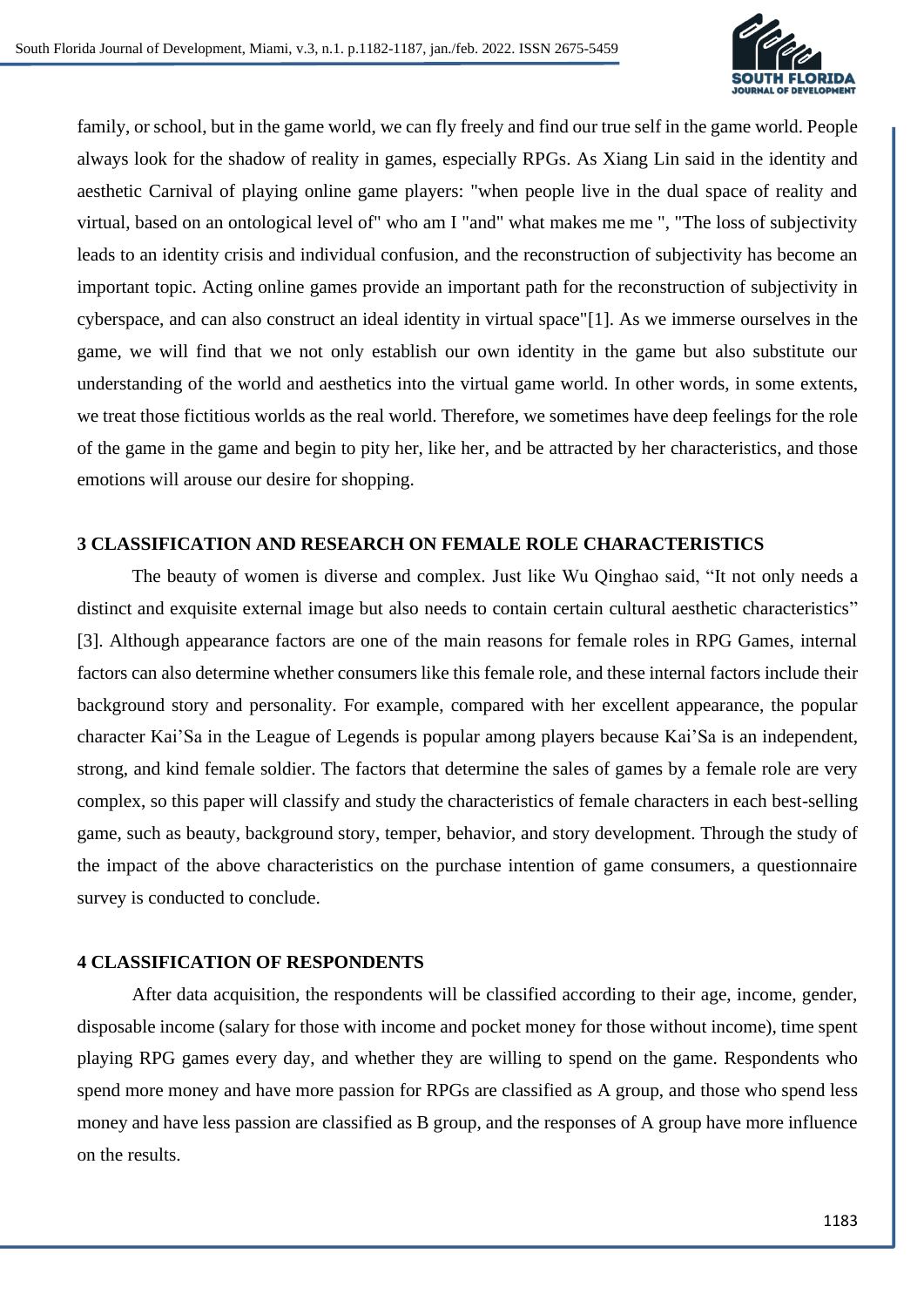

### **5 GAME DATA SOURCE WEBSITE**

After investigation, the data provided by VGChartz can best meet the needs of research because VGChartz's data is basically from official data which updated every week, so the data has high reference and timeliness. We selected 10 games from vgchartz and the selection criteria are: have a high degree of topics and downloads and have distinctive female roles. Super Mario (3386.29 million), pokemon (4380 million), final fantasy (including final fantasy 14 and final fantasy 15), final fantasy (200.00 million), Assassin's Creed series Assassin's created (13155.0 million), biochemical crisis (including biochemical crisis 6, biochemical crisis 7 and biochemical crisis 8), Resident Evil (17117 million) The legend of Zelda (19114.52 million), Tomb Raider Tom Raider (22,84 million) and God of War (49,51 million) are selected because these 10 games are very popular in their period and the female characters in these 10 games are very characteristic[6]. Some of the female characters are brave, positive, and determined, while others are intellectual and beautiful. However, most of the games' female characters have very clear characteristics.

#### **6 DATA COLLECTION**

This paper uses the spjump as the data collection tool, and the questionnaire collection time is 3 days. The first few questions will classify the respondents according to their age, gender, income, understanding of RPG Games, length of playing games, and the time that can be spending on games. The next questions are highly related to specific female characters in games that were selected according to the data from VG charts. Respondents answered these questions to express their views on the female roles in these 10 RPG Games and selected the biggest factors affecting their game purchase choices. The total number of respondents was 269. The interviewees come from all levels of society, such as students, employees, and freelancers. The questionnaire investigated the respondents' consumption ability and willingness to spend on games.

# **7 DISCUSSION OF DATA**

After collecting 269 questionnaires, we found that the vast majority of respondents agreed that female characters in RPG Games had a more or less impact on their willingness to buy games, and they all said that they had the experience of buying a game because of a female character, and they all had a certain economic ability to consume games. 148 respondents were male, accounting for 55.02% of the total; 121 people are women, accounting for 44.98% of the total, indicating that the gender structure proportion of the respondents is reasonable. 75.09% of the respondents are office workers and 17.47% are students, and most of them know or know what RPG (role-playing games) is (accounting for 95.54% of the total respondents). Most of the respondents have certain game consumption-ability (the largest number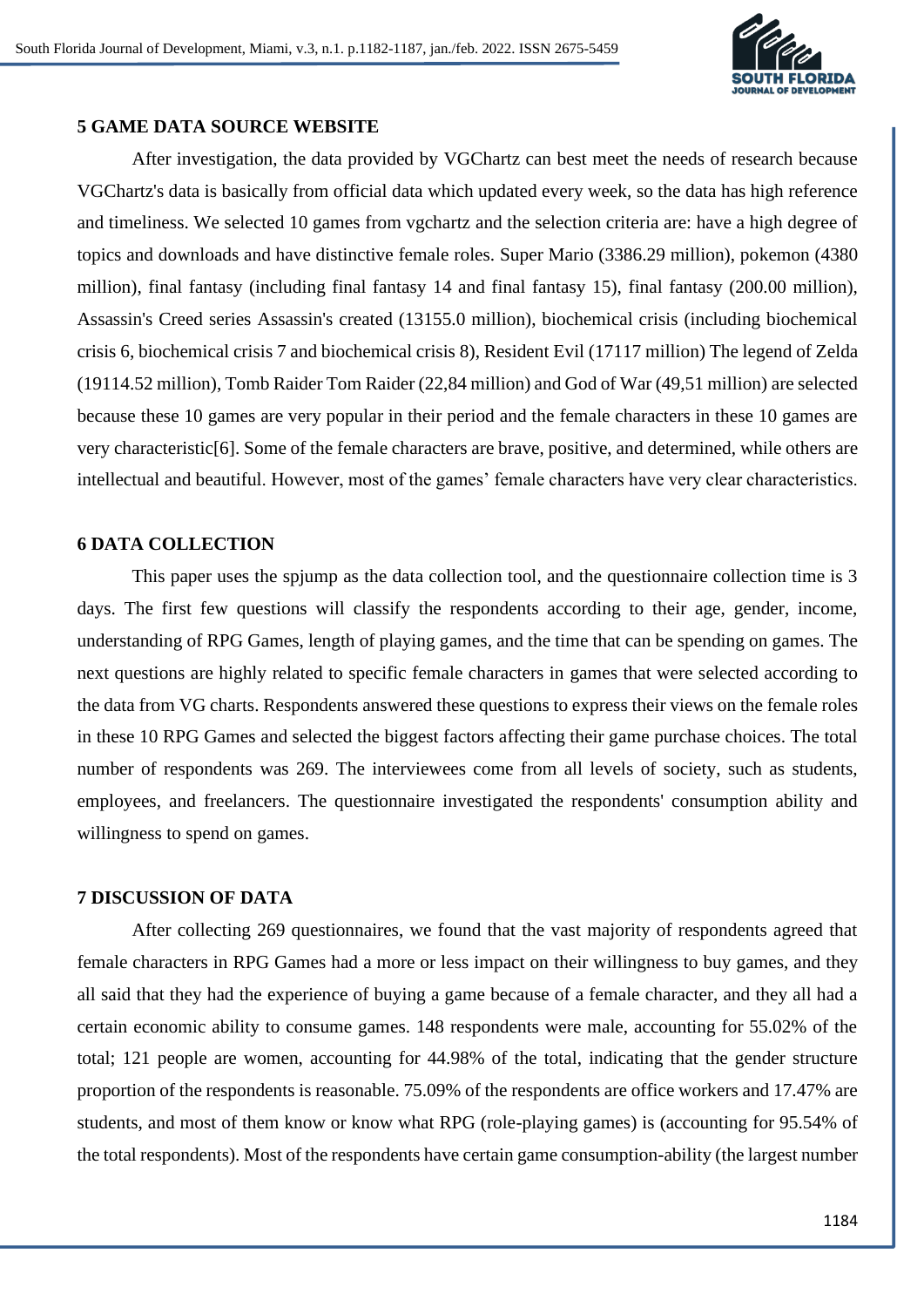

of people with a monthly income range of 5000-10000, accounting for 41.26%) and most of them are willing to spend more than 50 yuan on games every month (27.88% of the respondents willing to spend 50-100 yuan per month and 27.14% of the respondents willing to spend 100-200 yuan per month). It shows that most of the respondents know about RPG Games, and most of them have certain purchasing power.

In the following questionnaire, the impact of women's role on respondents' consumption intention is investigated. 83% of respondents believed that the design of female characters in RPG Games had an impact on their willingness to consume games, and 76.96% of the people had the experience of buying games for female characters, indicating that the design of female characters did have an impact on consumers' purchase intention. The next questionnaire question focuses on what characteristics of women's roles have the greatest impact on consumers' purchase intention. According to the questionnaire, appearance has the greatest purchase intention for consumers, accounting for 85.87% of the total respondents, while the impact on the development of the story plot, background story, and strength accounts for 57.99%, 52.42%, and 52.42%. The following survey on the preferences of specific female characters in specific games also proves this – in this question, respondents have to answer which specific female character is their favorite female character. Ada Wong, Alice in the Resident Evil and Laura in the Tomb Raider got the most preference from consumers, accounting for 21.56% and 18.59% respectively, and both of them have the characteristics of high appearance, attractive background story, great influence on the plot, extremely strong strength, and so on. However, the survey also shows that the behavior of female character has the least impact on people's purchase intention – only 27.51% of respondents said that what female characters do influence their choice of buying the game.

#### **8 CONCLUSION**

According to the data obtained from the questionnaire, we can conclude that female characters in RPG games have a great impact on players' willingness of consuming. Under the same quality and sales range, a female character with characteristics like great appearance, independence and high relevance to the game plot is more popular with game buyers, and the sales of games with such female characters will be higher than those of other RPG Games. Among them, the appearance of female characters has the greatest impact on consumers' purchase intention, while personality, background story, influence on the development of story plot, and strength also have an impact on consumers' purchase intention. In the choice of game role tendency, most people also choose the female role with the above characteristics as their preference. In this article,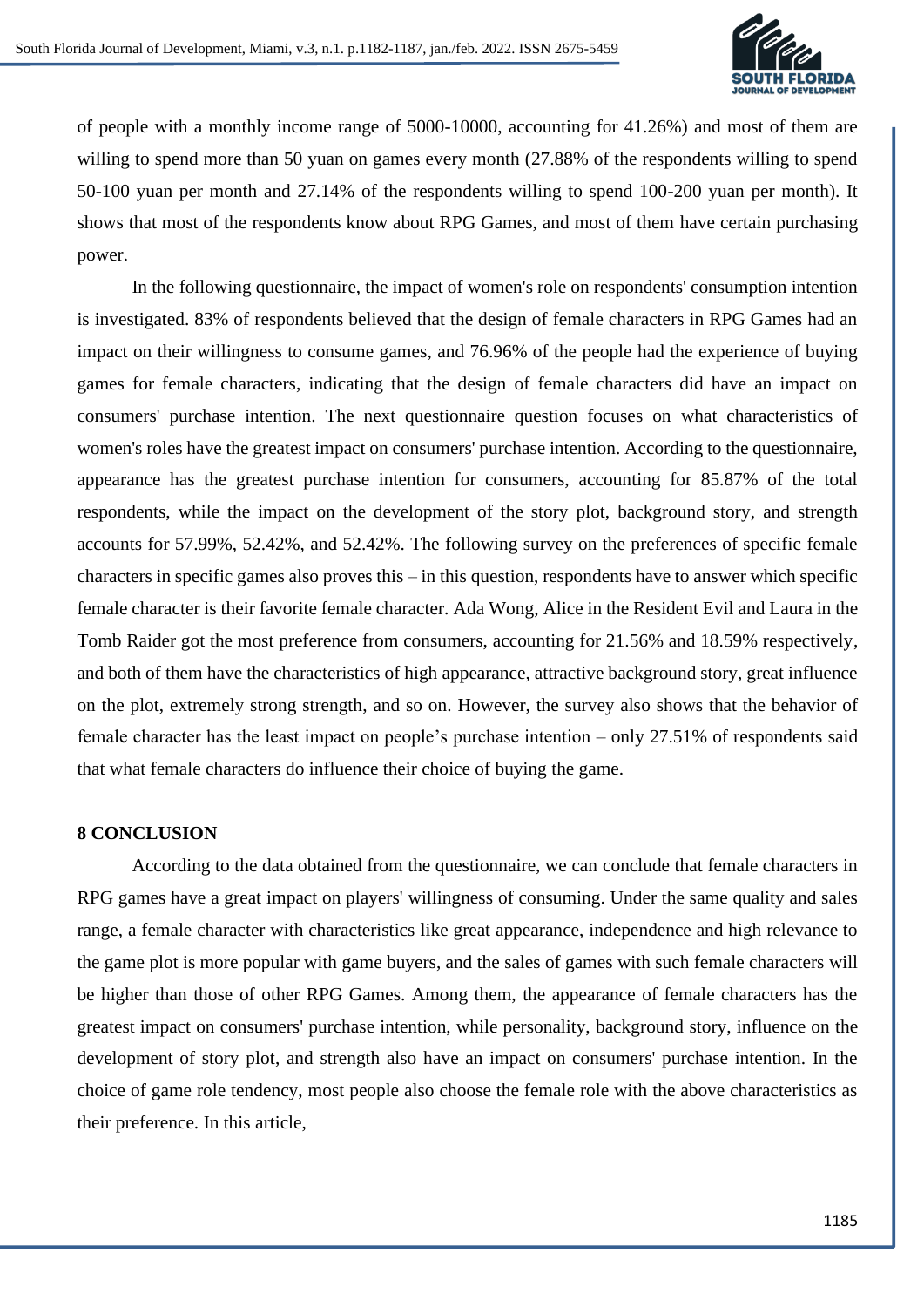

However, the game sale market is also influenced by the design of male characters because more and more women players have entered the world of RPGs. To further improve the sales of RPGs, game companies should also consult the results of male character's influence on people's purchase intention.